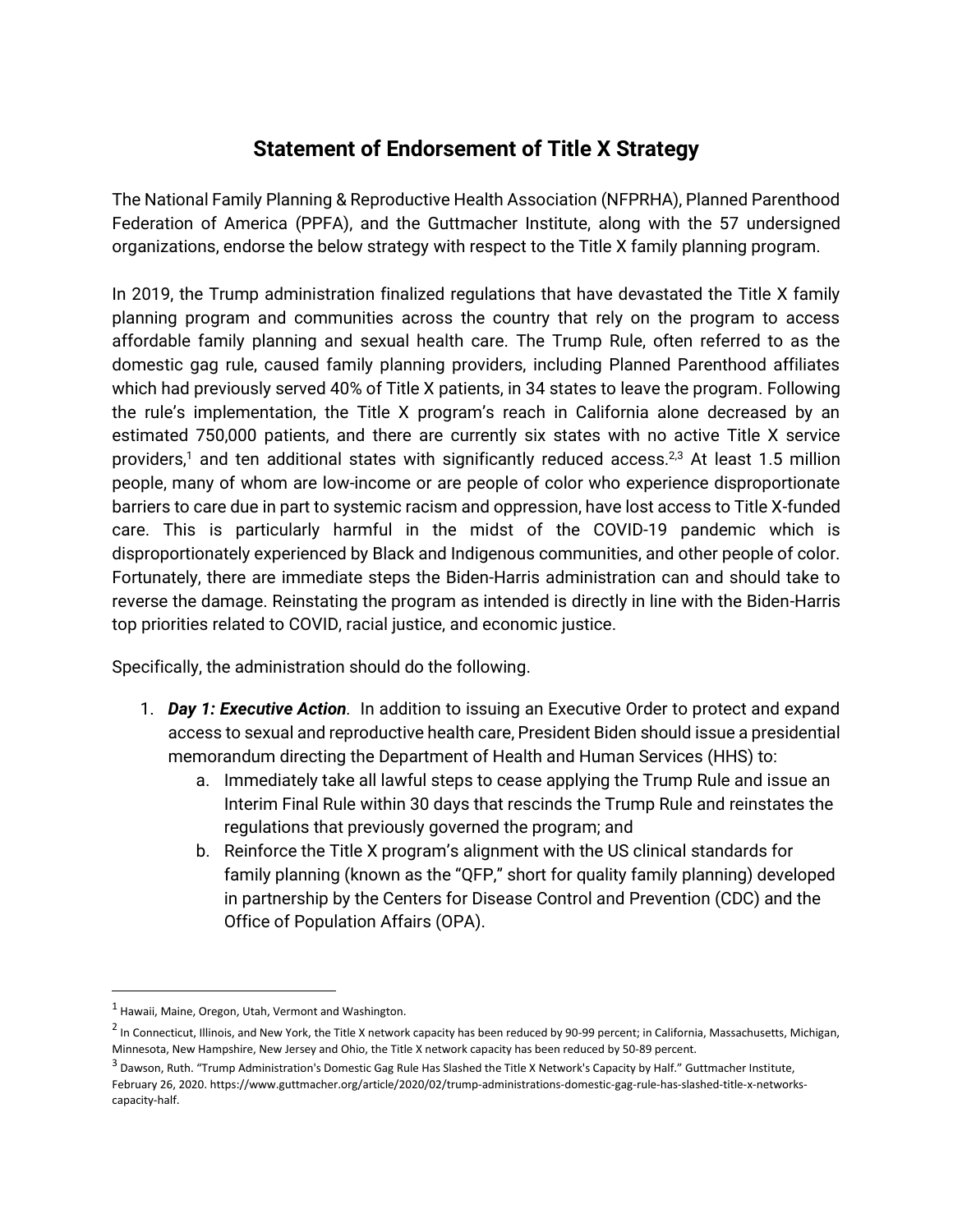- 2. *First 30 Days: HHS should issue an Interim Final Rule* that rescinds the Trump Rule, reinstates the regulations that governed Title X prior to 2019, and reinforces the program's superior quality standards, in accordance with President Biden's presidential memorandum on Title X.
- 3. *Award New Grants.* The current service grant period ends in March 2022, meaning that no new competitions for funding are set to run until late 2021. It is important to get Title X funds to those jurisdictions and providers that lost their funding due to the gag rule as soon as possible through a nearly immediate funding competition to restore services to those areas.

## **Conclusion**

As the Biden-Harris administration seeks to bring the COVID-19 pandemic under control, restoring the Title X network and once more ensuring Title X-funded providers offer the best possible care to their patients will be essential. Current and former Title X-funded providers, and more importantly their patients, are disproportionately shouldering the burdens of the pandemic medically as well as financially—while simultaneously shouldering the burdens of the havoc wrought by the Trump Rule, which will continue without timely executive action. Fortunately, there are immediate and simple steps the Biden-Harris administration can—and should—take to begin to restore the Title X program and community.

## **Endorsing Organizations**

NFPRHA PPFA Guttmacher Institute Abortion Care Network Advocates for Youth American Academy of Nursing American Academy of Pediatrics American Atheists American Civil Liberties Union American College of Nurse-Midwives American College of Obstetricians and Gynecologists Asian & Pacific Islander American Health Forum Association of Schools and Program of Public Health Association of Women's Health, Obstetric and Neonatal Nurses Big Cities Health Coalition Catholics for Choice Center for Reproductive Rights Community Catalyst